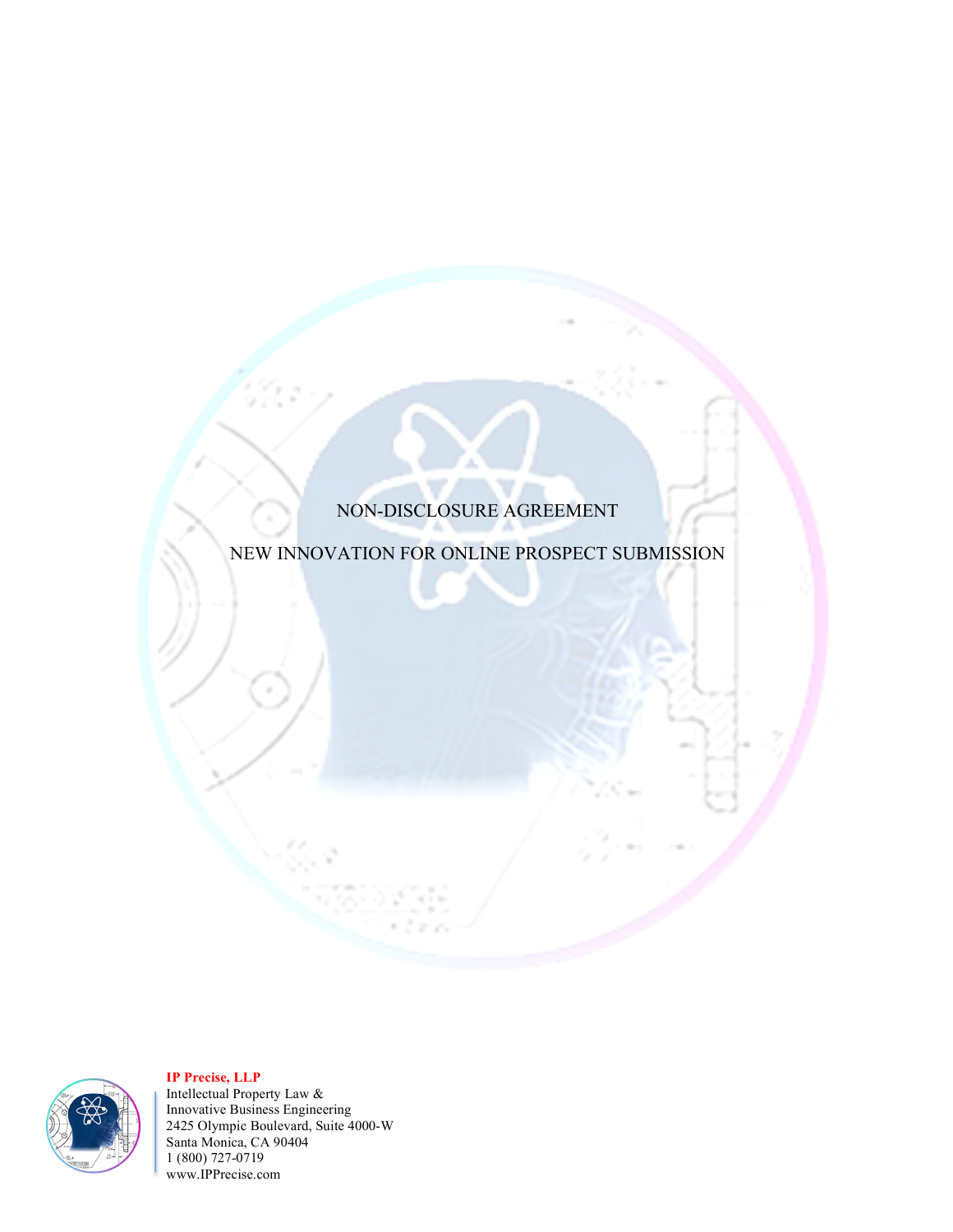PAGE | 2 of 7

#### **INTELLECTUAL PROPERTY NON-DISCLOSURE AGREEMENT**

#### **RE: Non-Disclosure Agreement** To: **PROSPECTS INTERESTED IN WORKING WITH IPPRECISE**

Intending to be legally bound, **IPPRECISE** hereby accept the obligations contained in this Agreement in consideration of my being granted access to classified information from the executor of its **Prospect & Innovation-Invention Disclosure Intake Form**; this form is available and executed online by the owner listed thereon the form. As used in this Agreement, classified information is marked or unmarked classified information, including oral communications, that is classified under the standards of Executive Order 13526, or under any other Executive order or statute that prohibits the unauthorized disclosure of information; and unclassified information that meets the standards for classification and is in the process of a classification determination as provided in sections 1.1, 1.2, 1.3 and 1.4(e) of Executive Order 13526, or under any other Executive order or statute that requires protection for such information. I understand and accept that by being granted access to classified information, special confidence and trust shall be placed in me by the United States Government.

**THIS AGREEMENT** (the "Agreement") is entered into on the INNOVATION EXECUTION DATE AND TIME found on the bottom of the online disclosure form and is disclosed by the person/owner who executed and submits the form to **IPPRECISE**.

The "Recipient" or the "Receiving Party" **IPPRECISE** is located at 2425 Olympic Blvd, Suite 4000W, Santa Monica, CA 90404.

The Recipient hereto desires to participate in discussions regarding **Prospect & Innovation-Invention Disclosure Intake Form** (the "Transaction"). During these discussions, Disclosing Party may share certain proprietary information with the Recipient. Therefore, in consideration of the mutual promises and covenants contained in this Agreement, and other good and valuable consideration, the receipt and sufficiency of which is hereby acknowledged, the parties hereto agree as follows:

#### 1. Definition of Confidential Information.

1.1. For purposes of this Agreement, "Confidential Information" means any data or information that is proprietary to the Disclosing Party and not generally known to the public, whether in tangible or intangible form, whenever and however disclosed, including, but not limited to: (i) any marketing strategies, plans, financial information, or projections, operations, sales estimates, business plans and performance results relating to the past, present or future business activities of such party, its affiliates, subsidiaries and affiliated companies; (ii) plans for products or services, and customer or supplier lists; (iii) any scientific or technical information, invention, design, process, procedure, formula, improvement, technology or method; (iv) any concepts, reports, data, know-how, works-inprogress, designs, development tools, specifications, computer software, source code, object code, flow charts, databases, inventions, information and trade secrets;

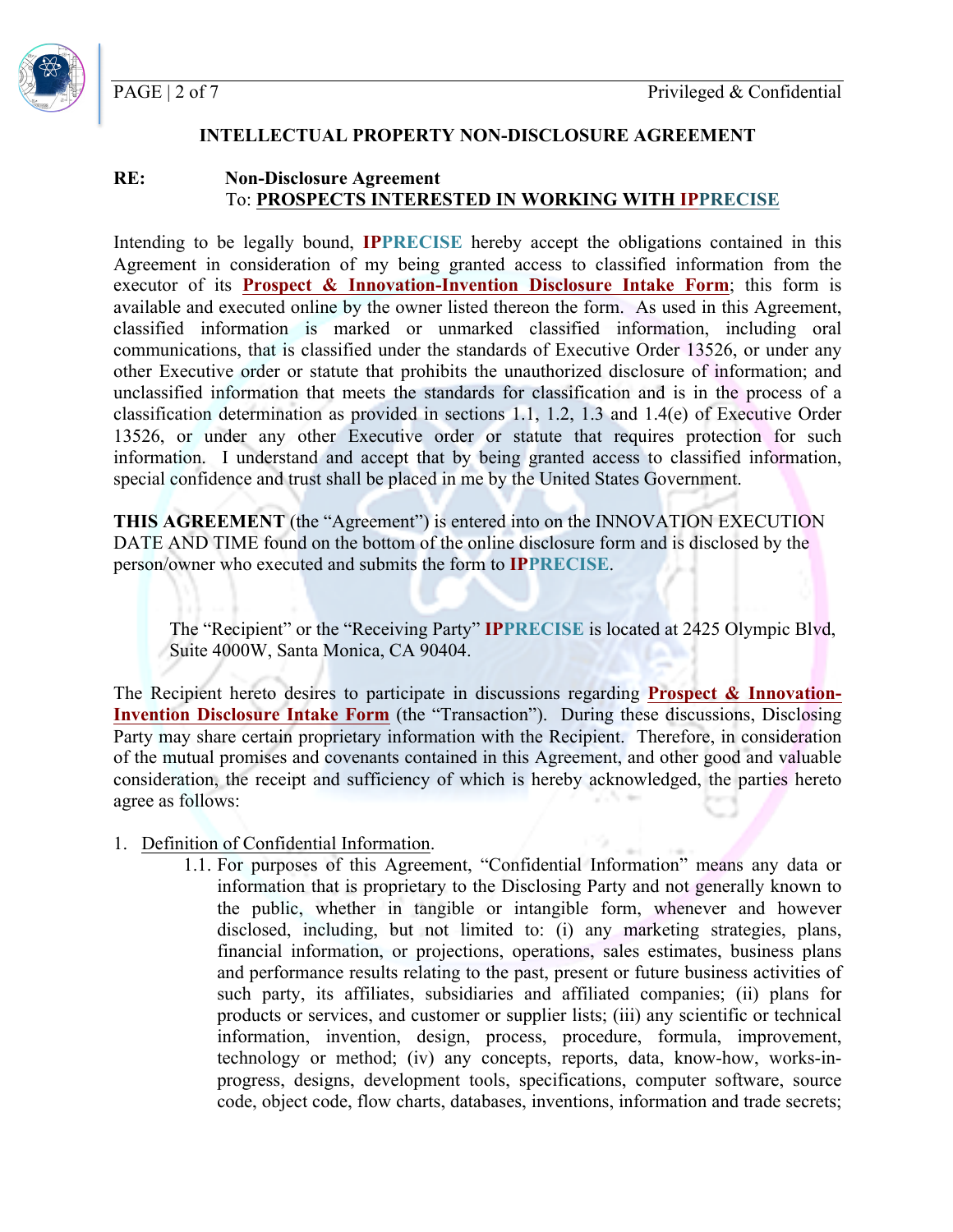PAGE | 3 of 7



and (v) any other information that should reasonably be recognized as confidential information of the Disclosing Party. Confidential Information need not be novel, unique, patentable, copyrightable or constitute a trade secret in order to be designated Confidential Information. The Receiving Party acknowledges that the Confidential Information is proprietary to the Disclosing Party, has been developed and obtained through great efforts by the Disclosing Party and that Disclosing Party regards all of its Confidential Information as trade secrets;

- 1.2. Notwithstanding anything in the foregoing to the contrary, Confidential Information shall not include information which: (i) was known by the Receiving Party prior to receiving the Confidential Information from the Disclosing Party; (b) becomes rightfully known to the Receiving Party from a third-party source not known (after diligent inquiry) by the Receiving Party to be under an obligation to Disclosing Party to maintain confidentiality; (c) is or becomes publicly available through no fault of or failure to act by the Receiving Party in breach of this Agreement; (d) is required to be disclosed in a judicial or administrative proceeding, or is otherwise requested or required to be disclosed by law or regulation, although the requirements of paragraph 4 hereof shall apply prior to any disclosure being made; and (e) is or has been independently developed by employees, consultants or agents of the Receiving Party without violation of the terms of this Agreement or reference or access to any Confidential Information.
- 2. Disclosure of Confidential Information.
	- 2.1. From time to time, the Disclosing Party may disclose Confidential Information to the Receiving Party. The Receiving Party will: (a) limit disclosure of any Confidential Information to its directors, officers, employees, agents or representatives (collectively "Representatives") who have a need to know such Confidential Information in connection with the current or contemplated business relationship between the parties to which this Agreement relates, and only for that purpose; (b) advise its Representatives of the proprietary nature of the Confidential Information and of the obligations set forth in this Agreement and require such Representatives to keep the Confidential Information confidential; (c) shall keep all Confidential Information strictly confidential by using a reasonable degree of care, but not less than the degree of care used by it in safeguarding its own confidential information; and (d) not disclose any Confidential Information received by it to any third parties (except as otherwise provided for herein). Each party shall be responsible for any breach of this Agreement by any of their respective Representatives.
- 3. Use of Confidential Information.
	- 3.1. The Receiving Party agrees to use the Confidential Information solely in connection with the current or contemplated business relationship between the parties and not for any purpose other than as authorized by this Agreement without the prior written consent of an authorized representative of the Disclosing Party. No other right or license, whether expressed or implied, in the Confidential Information is granted to the Receiving Party hereunder. Title to the Confidential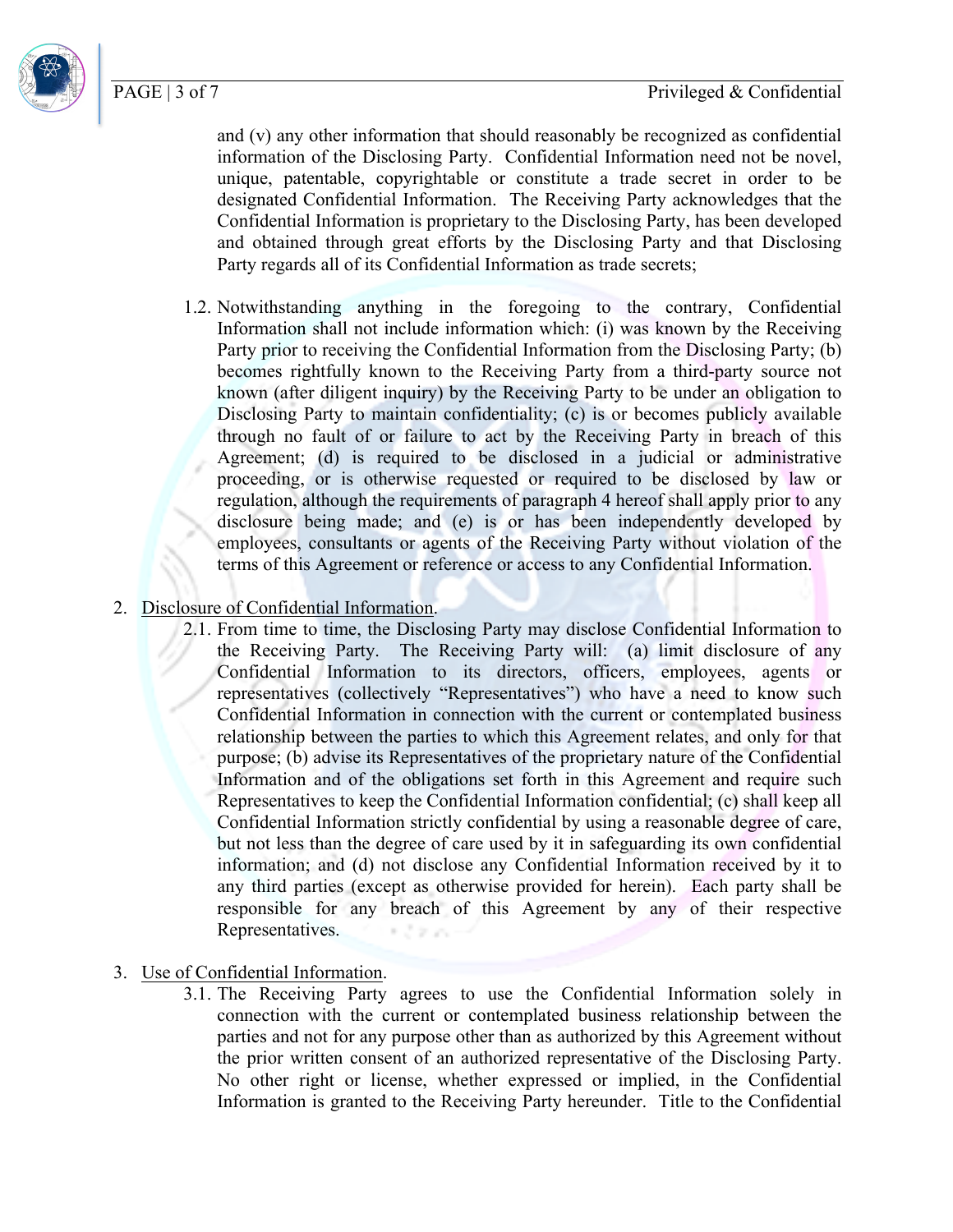Information will remain solely in the Disclosing Party. All use of Confidential Information by the Receiving Party shall be for the benefit of the Disclosing Party and any modifications and improvements thereof by the Receiving Party shall be the sole property of the Disclosing Party. Nothing contained herein is intended to modify the parties' existing agreement that their discussions in furtherance of a potential business relationship are governed by Federal Rule of Evidence 408.

## 4. Compelled Disclosure of Confidential Information.

4.1. Notwithstanding anything in the foregoing to the contrary, the Receiving Party may disclose Confidential Information pursuant to any governmental, judicial, or administrative order, subpoena, discovery request, regulatory request or similar method, provided that the Receiving Party promptly notifies, to the extent practicable, the Disclosing Party in writing of such demand for disclosure so that the Disclosing Party, at its sole expense, may seek to make such disclosure subject to a protective order or other appropriate remedy to preserve the confidentiality of the Confidential Information; provided in the case of a broad regulatory request with respect to the Receiving Party's business (not targeted at Disclosing Party), the Receiving Party may promptly comply with such request provided the Receiving Party give (if permitted by such regulator) the Disclosing Party prompt notice of such disclosure. The Receiving Party agrees that it shall not oppose and shall cooperate with efforts by, to the extent practicable, the Disclosing Party with respect to any such request for a protective order or other relief. Notwithstanding the foregoing, if the Disclosing Party is unable to obtain or does not seek a protective order and the Receiving Party is legally requested or required to disclose such Confidential Information, disclosure of such Confidential Information may be made without liability.

### 5. Term.

5.1. This Agreement shall remain in effect for a twenty-year term (subject to a one year extension if the parties are still discussing and considering the Transaction at the end of the second year). Notwithstanding the foregoing, the parties' duty to hold in confidence Confidential Information that was disclosed during term shall remain in effect indefinitely.

# 6. Remedies.

6.1. Both parties acknowledge that the Confidential Information to be disclosed hereunder is of a unique and valuable character, and that the unauthorized dissemination of the Confidential Information would destroy or diminish the value of such information. The damages to Disclosing Party that would result from the unauthorized dissemination of the Confidential Information would be impossible to calculate. Therefore, both parties hereby agree that the Disclosing Party shall be entitled to injunctive relief preventing the dissemination of any Confidential Information in violation of the terms hereof. Such injunctive relief shall be in addition to any other remedies available hereunder, whether at law or in equity. Disclosing Party shall be entitled to recover its costs and fees, including reasonable attorneys' fees, incurred in obtaining any such relief. Further, in the event of



PAGE | 4 of 7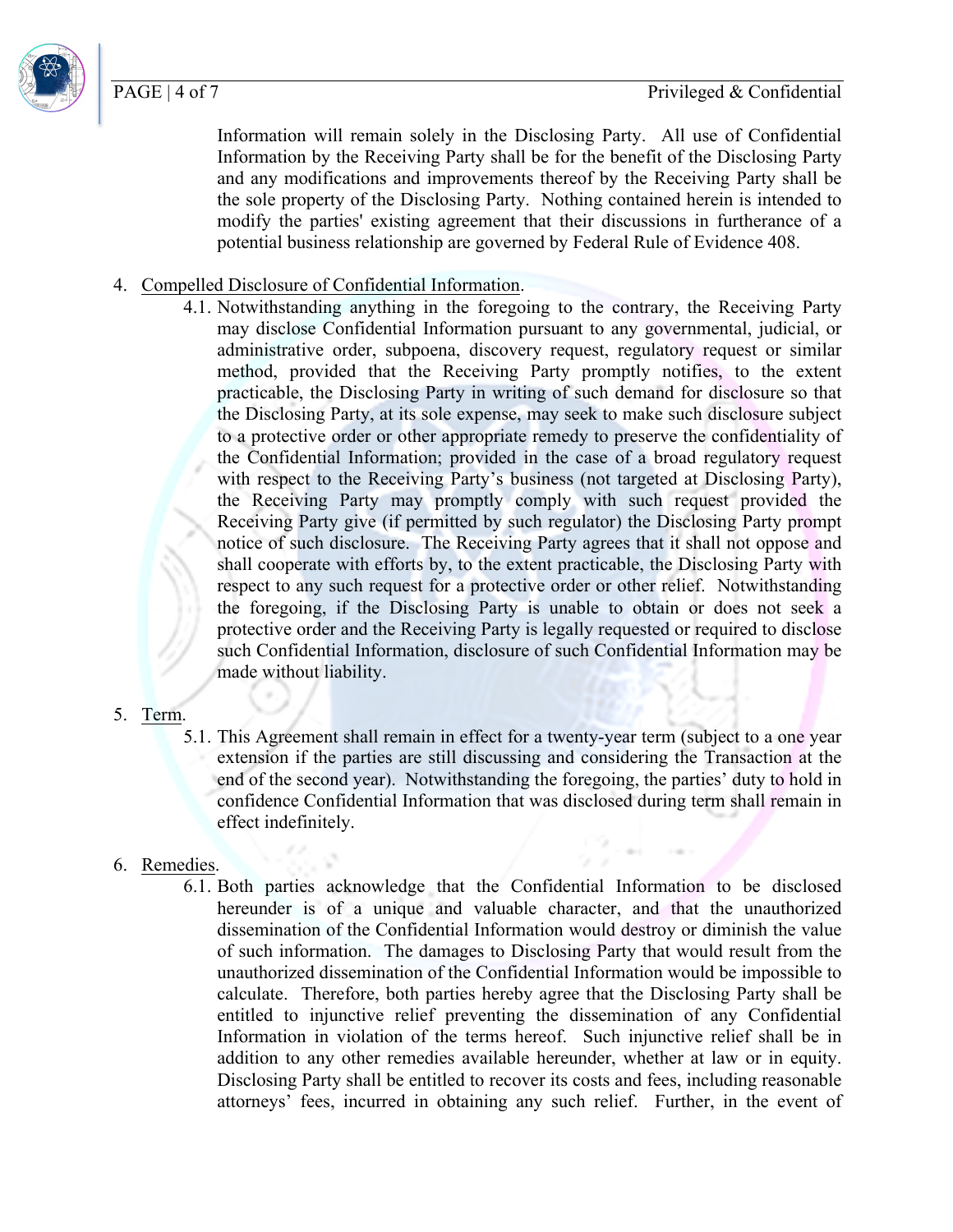PAGE | 5 of 7

litigation relating to this Agreement, the prevailing party shall be entitled to recover its reasonable attorney's fees and expenses.

- 7. Return of Confidential Information.
	- 7.1. Receiving Party shall immediately return and redeliver to the other all tangible material embodying the Confidential Information provided hereunder and all notes, summaries, memoranda, drawings, manuals, records, excerpts or derivative information deriving there from and all other documents or materials ("Notes") (and all copies of any of the foregoing, including "copies" that have been converted to computerized media in the form of image, data or word processing files either manually or by image capture) based on or including any Confidential Information, in whatever form of storage or retrieval, upon the earlier of (i) the completion or termination of the dealings between the parties contemplated hereunder; (ii) the termination of this Agreement; or (iii) at such time as the Disclosing Party may so request; provided however that the Receiving Party may retain such of its documents as is necessary to enable it to comply with its document retention policies. Alternatively, the Receiving Party, with the written consent of the Disclosing Party may (or in the case of Notes, at the Receiving Party's option) immediately destroy any of the foregoing embodying Confidential Information (or the reasonably non-recoverable data erasure of computerized data) and, upon request, certify in writing such destruction by an authorized officer of the Receiving Party supervising the destruction).
- 8. Notice of Breach.
	- 8.1. Receiving Party shall notify the Disclosing Party immediately upon discovery of any unauthorized use or disclosure of Confidential Information by Receiving Party or its Representatives, or any other breach of this Agreement by Receiving Party or its Representatives, and will cooperate with efforts by the Disclosing Party to help the Disclosing Party regain possession of Confidential Information and prevent its further unauthorized use.
- 9. No Binding Agreement for Transaction.
	- 9.1. The parties agree that neither party will be under any legal obligation of any kind whatsoever with respect to a Transaction by virtue of this Agreement, except for the matters specifically agreed to herein. The parties further acknowledge and agree that they each reserve the right, in their sole and absolute discretion, to reject any and all proposals and to terminate discussions and negotiations with respect to a Transaction at any time. This Agreement does not create a joint venture or partnership between the parties. If a Transaction goes forward, the non-disclosure provisions of any applicable transaction documents entered into between the parties (or their respective affiliates) for the Transaction shall supersede this Agreement. In the event such provision is not provided for in said transaction documents, this Agreement shall control.

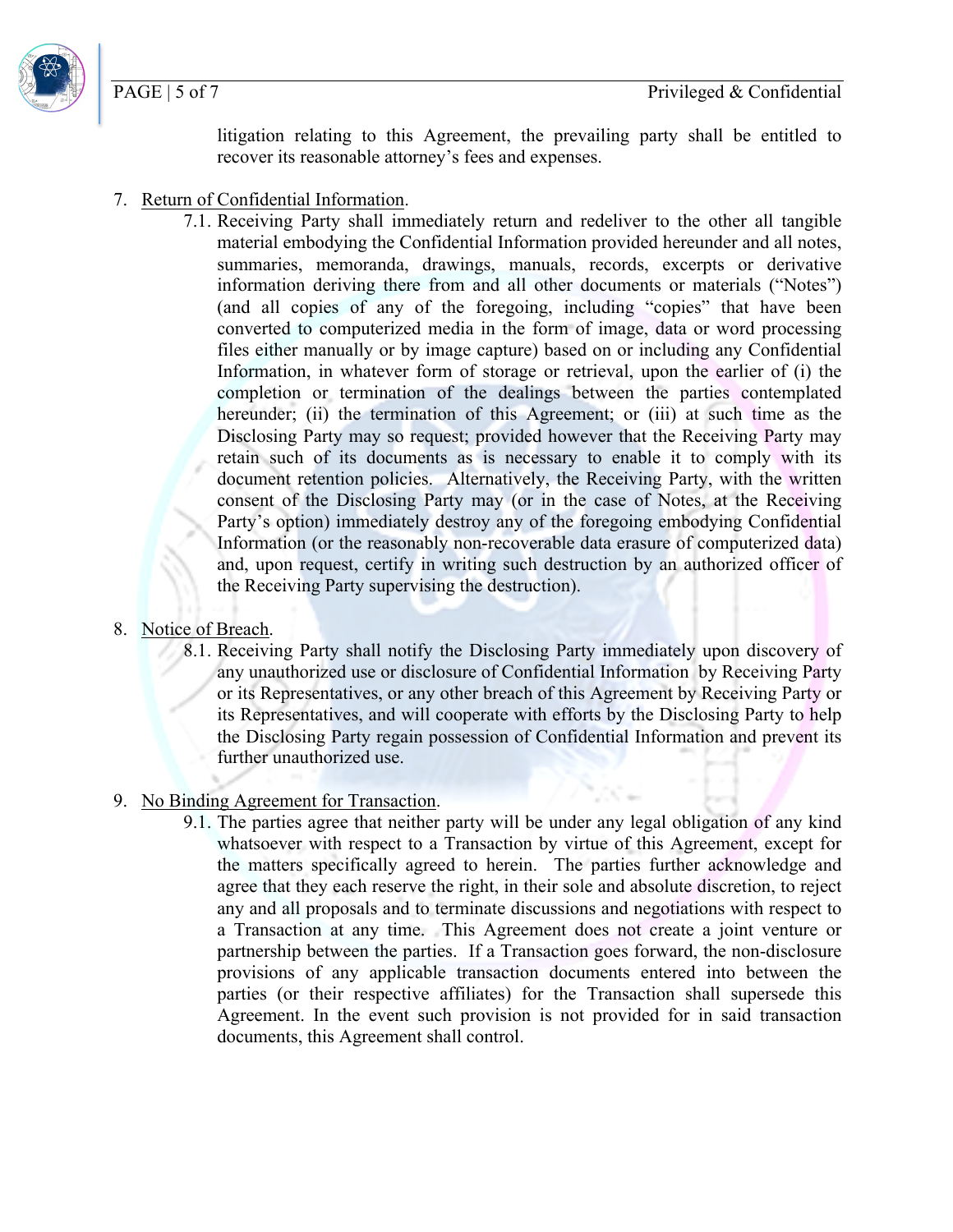Privileged & Confidential

### PAGE | 6 of 7



- 10. Warranty.
	- 10.1. Each party warrants that it has the right to make the disclosures under this Agreement. NO WARRANTIES ARE MADE BY EITHER PARTY UNDER THIS AGREEMENT WHATSOEVER. The parties acknowledge that although they shall each endeavor to include in the Confidential Information all information that they each believe relevant for the purpose of the evaluation of a Transaction, the parties understand that no representation or warranty as to the accuracy or completeness of the Confidential Information is being made by either party as the Disclosing Party. Further, neither party is under any obligation under this Agreement to disclose any Confidential Information it chooses not to disclose. Neither Party hereto shall have any liability to the other party or to the other party's Representatives resulting from any use of the Confidential Information except with respect to disclosure of such Confidential Information in violation of this Agreement.

### 11. Miscellaneous.

- 11.1. This Agreement constitutes the entire understanding between the parties and supersedes any and all prior or contemporaneous understandings and agreements, whether oral or written, between the parties, with respect to the subject matter hereof. This Agreement can only be modified by a written amendment signed by the party against whom enforcement of such modification is sought.
- 11.2. The validity, construction and performance of this Agreement shall be governed and construed in accordance with the laws of **CALIFORNIA** applicable to contracts made and to be wholly performed within such state, without giving effect to any conflict of laws provisions thereof. The Federal and state courts located in **CALIFORNIA** shall have sole and exclusive jurisdiction over any disputes arising under the terms of this Agreement.
- 11.3. Any failure by either party to enforce the other party's strict performance of any provision of this Agreement will not constitute a waiver of its right to subsequently enforce such provision or any other provision of this Agreement.
- 11.4. Although the restrictions contained in this Agreement are considered by the parties to be reasonable for the purpose of protecting the Confidential Information, if any such restriction is found by a court of competent jurisdiction to be unenforceable, such provision will be modified, rewritten or interpreted to include as much of its nature and scope as will render it enforceable. If it cannot be so modified, rewritten or interpreted to be enforceable in any respect, it will not be given effect, and the remainder of the Agreement will be enforced as if such provision was not included.
- 11.5. Any notices or communications required or permitted to be given hereunder may be delivered by hand, deposited with a nationally recognized overnight carrier, electronic-mail, or mailed by certified mail, return receipt requested, postage prepaid, in each case, to the address of the other party first indicated above (or such